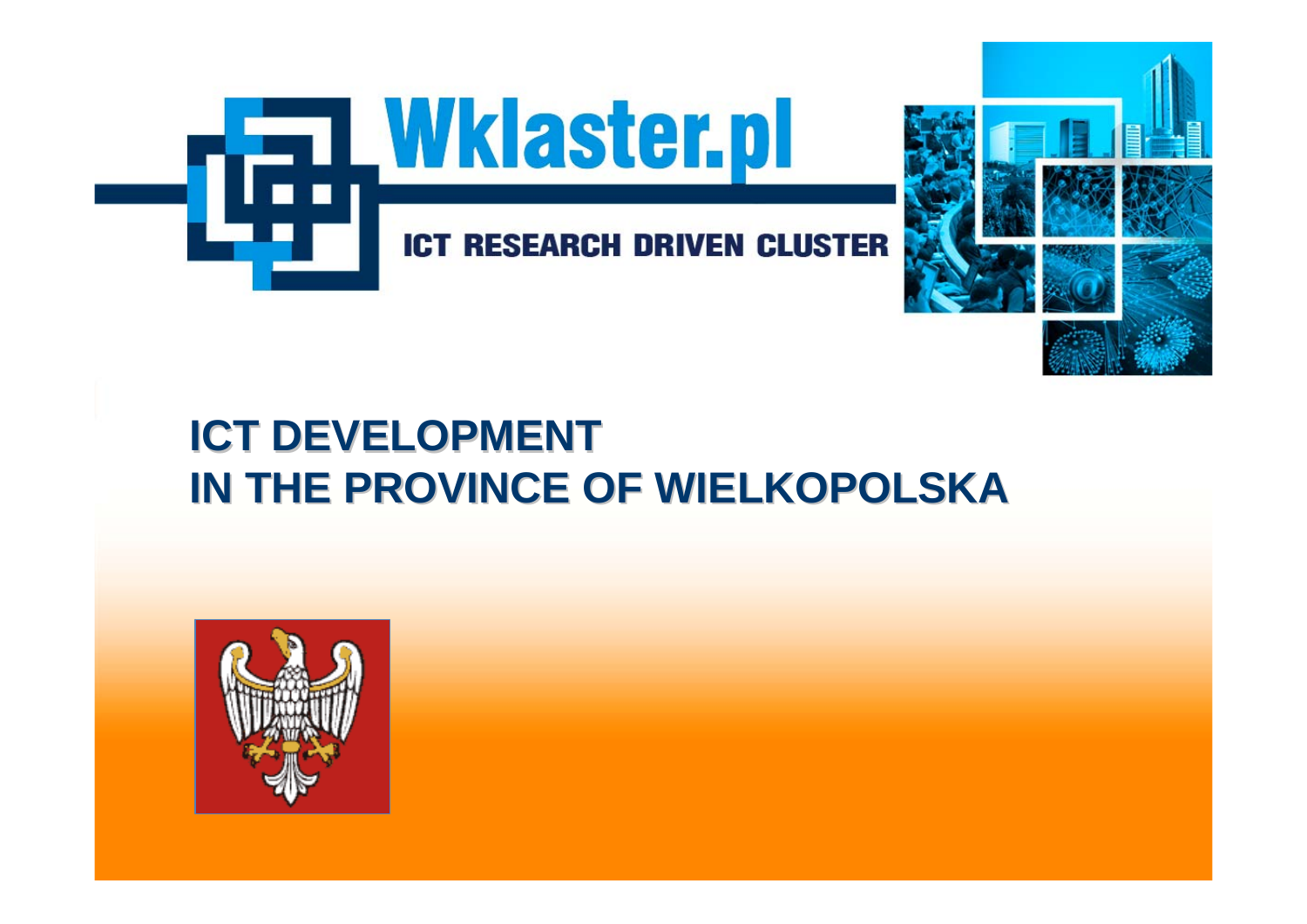## **WIELKOPOLSKA PROVINCE**

TWKIaster.pl ICT RESEARCH DRIVEN

- Lowest unemployment rate in Poland
- Approx. 3.4 million inhabitants
- 900,000 in metro area of Poznan city
- Half-way between Berlin and Warsaw
- Highest GDP per capita after Warsaw
- Approx. 130,000 students at 25 public and private universities and colleges



CLUS





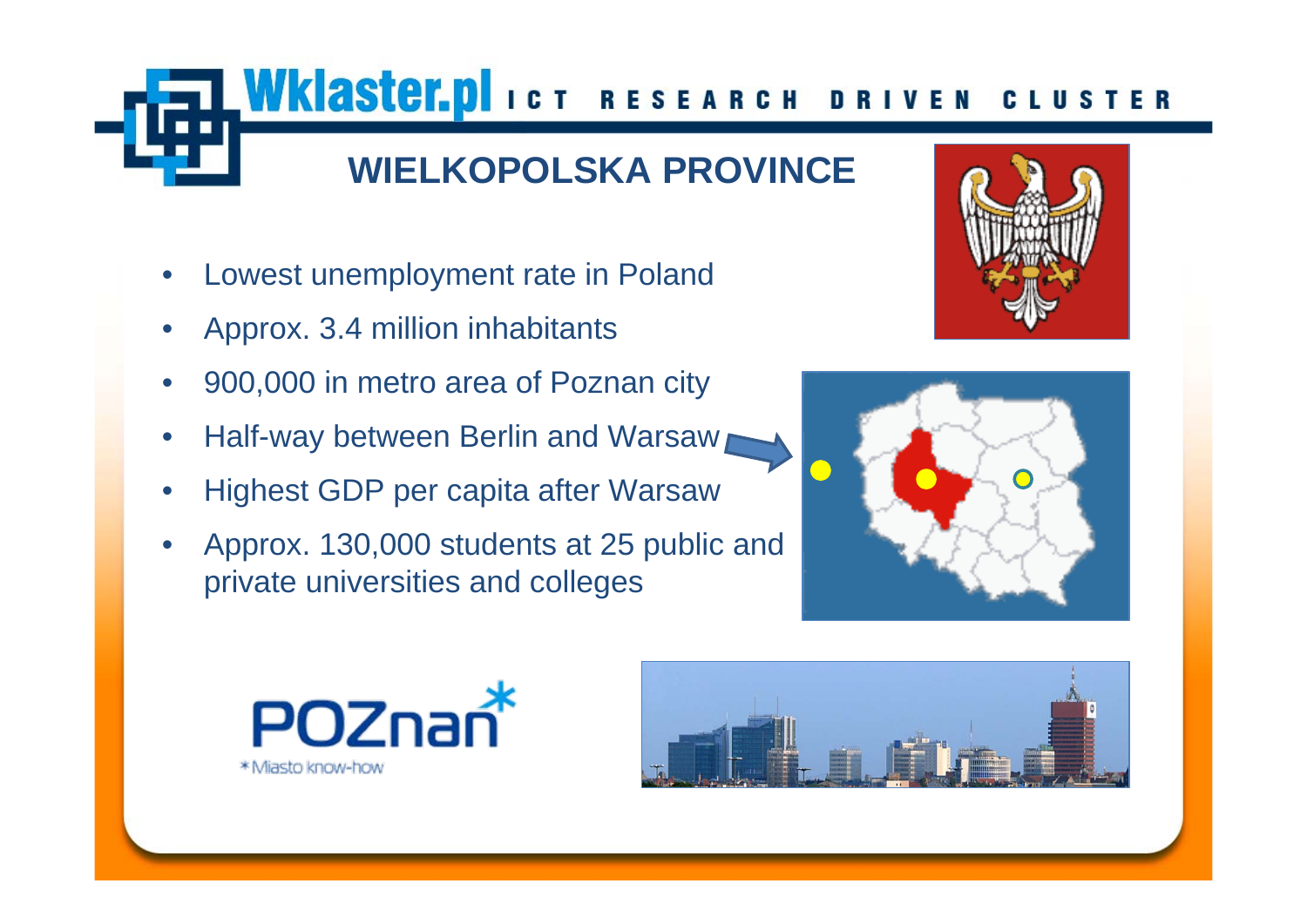WKIASTET. DI ICT RESEARCH DRIVEN CLUS

## **MAIN ICT PROJECTS**

- THE WIELKOPOLSKA BROADBAND NETWORK
- THE WIELKOPOLSKA CENTER OF TELEMEDICINE
- THE POZNAN METROPOLITAN ELECTRONIC CARD
- **"ICT WIELKOPOLSKA"**

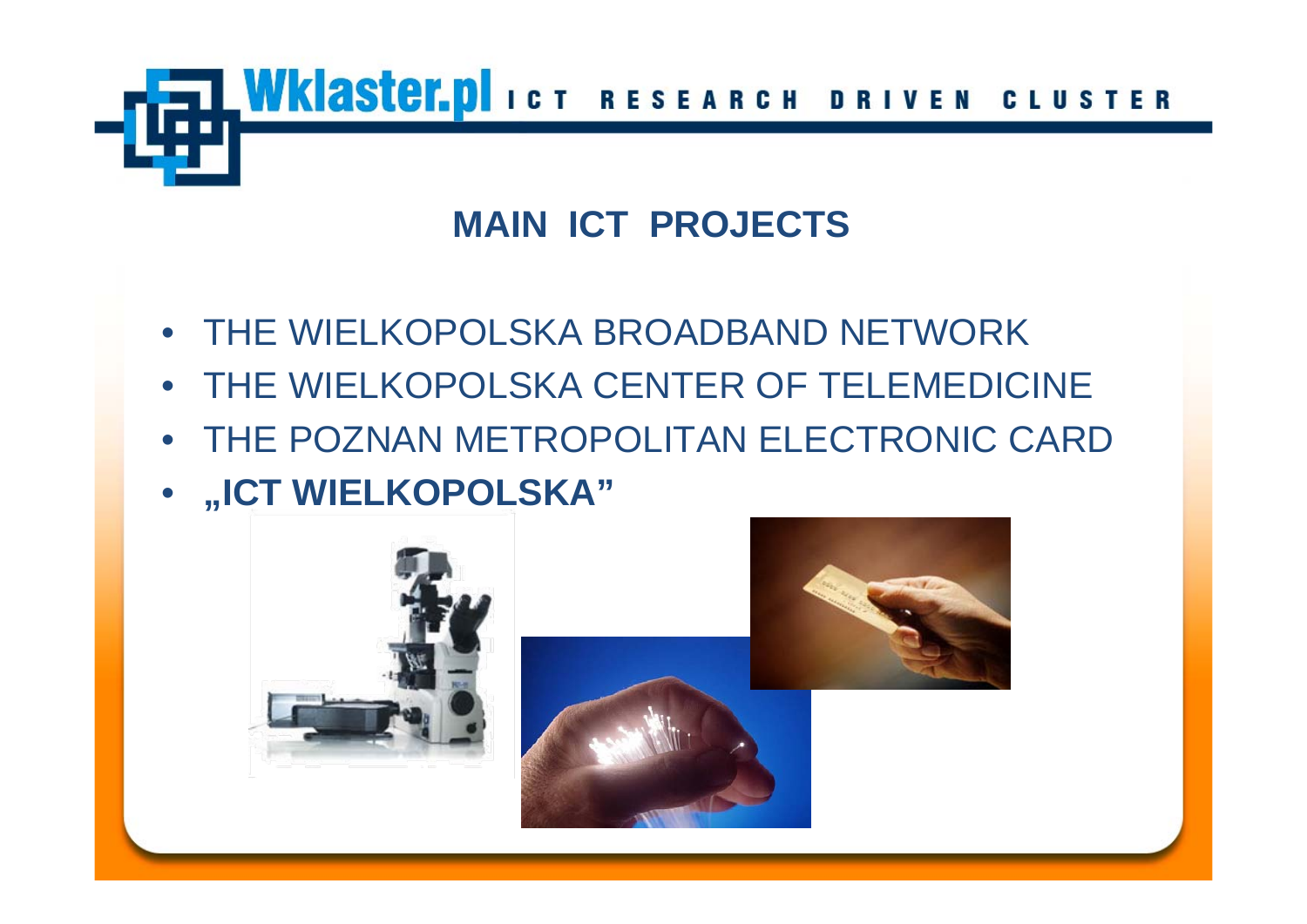**WKIASTET.DI**ICT RESEARCH DRIVEN CLUSTER

# **WIELKOPOLSKA CENTER OF TELEMEDICINE**





- **PARTNERS**: 26 hospitals and 7 clinics from Wielkopolska, Medical University of Poznan, The Poznan University of Technology, Poznan Supercomputing and Networking Center (coordinator)
- **FINANCING: 85% EOG, 15% The Ministry of Health**
- **GOALS:**

FLEXIBLE AND SAFE TELECONSULTATIONS OF INJURIES AND RADIOLOGYHOSPITAL – CLINICS TELECONSULTATIONSHOSPITAL – HOSPITAL TELECONSULTATIONS (radiology only) MEDICAL DIGITAL LIBRARYHD INTERNET BROADCASTS OF SURGICAL OPERATIONS (this year 2000 users generated a 600MB/s traffic)

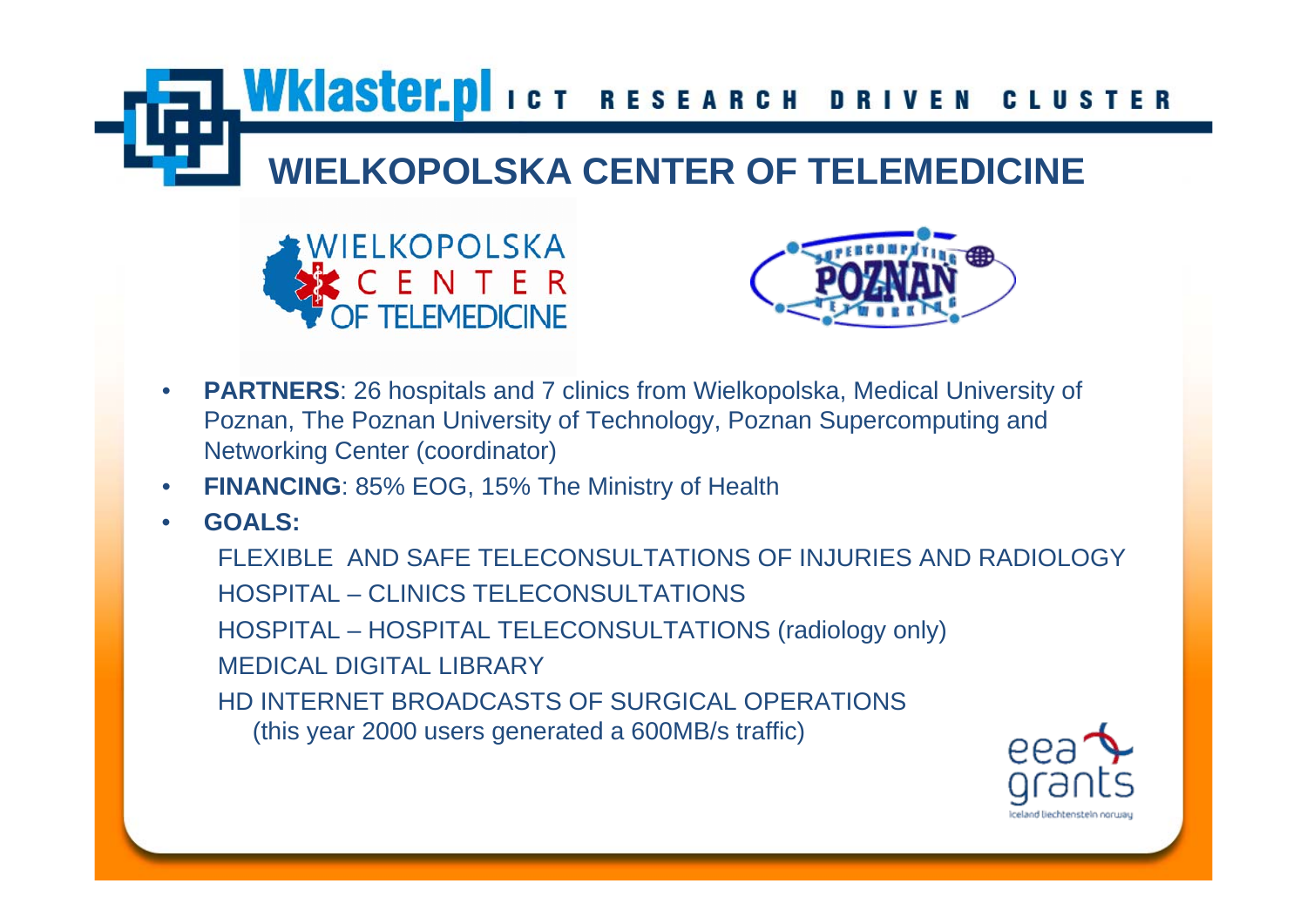

- **PARTNERS**: Poznan City Hall, The Poznan University of Technology, Poznan Supercomputing and Networking Center, Alma SA, Talex SA, Verax Systems Ltd.
- **FINANCING:** 7-th Framework Programme Regions of Knowledge
- **GOALS:**
	- Research the regional ICT potential for both R&Ds. and companies Set and develop an association or cluster of the most active ICT institutions
	- Transfer ICT research results to the market
	- Support Members in their business activities
	- Create a common portolio of Cluster Members
	- and develop the **Wielkopolska ICT Cluster**

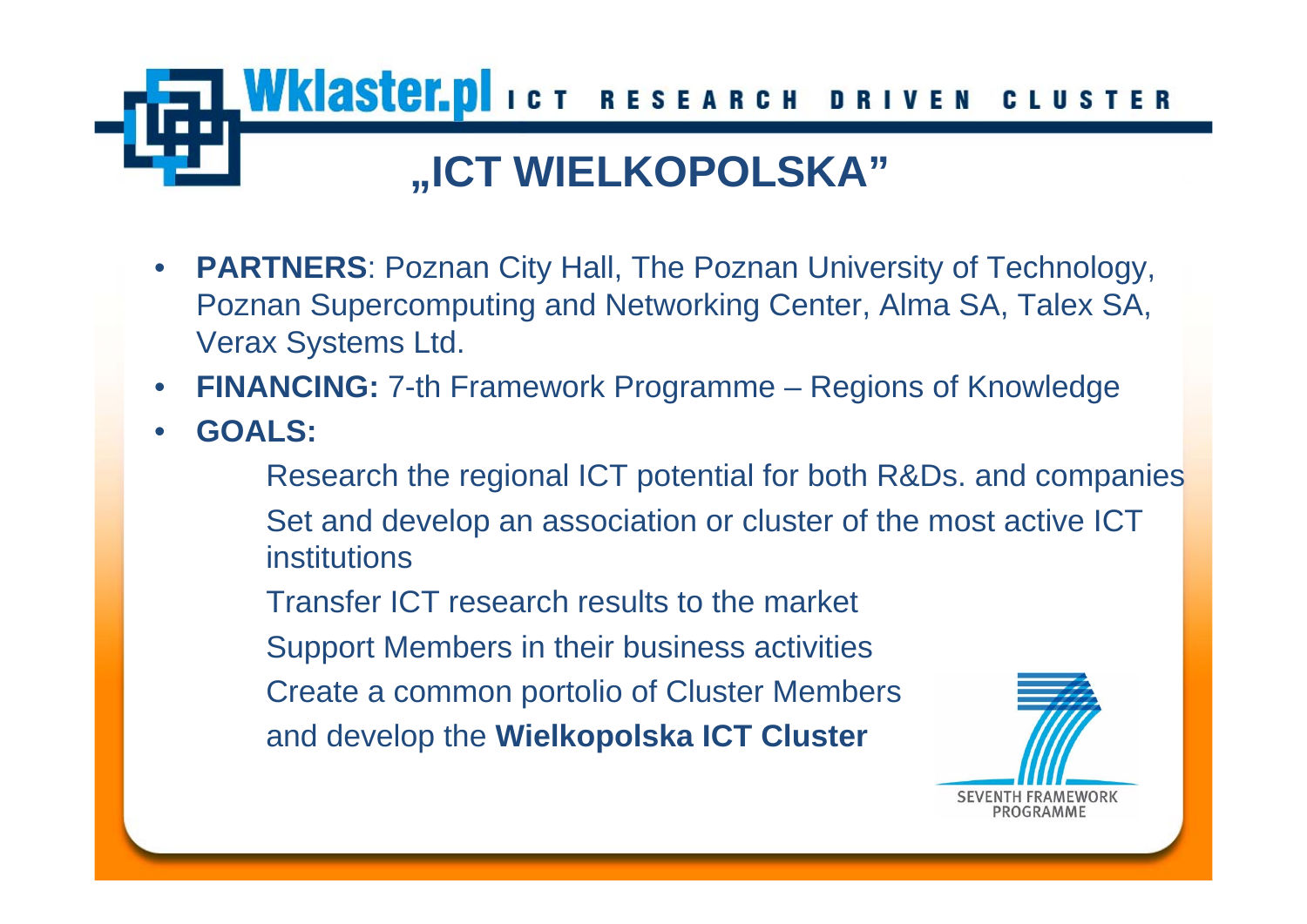LWKlaster.pl ICT RESEARCH DRIVEN **CLUSTER** 

### **WIELKOPOLSKA ICT CLUSTER – WKLASTER.PL**

STATUS: Association officially registered on May 26, 2008 STRUCTURE: 3 R&D units / 43 companies / local governments support GOAL: Implementation oriented consortia projects STRENGHT: The only ICT research driven cluster in Poland PARTNERS: Local governments, clinics, companies, other clusters...















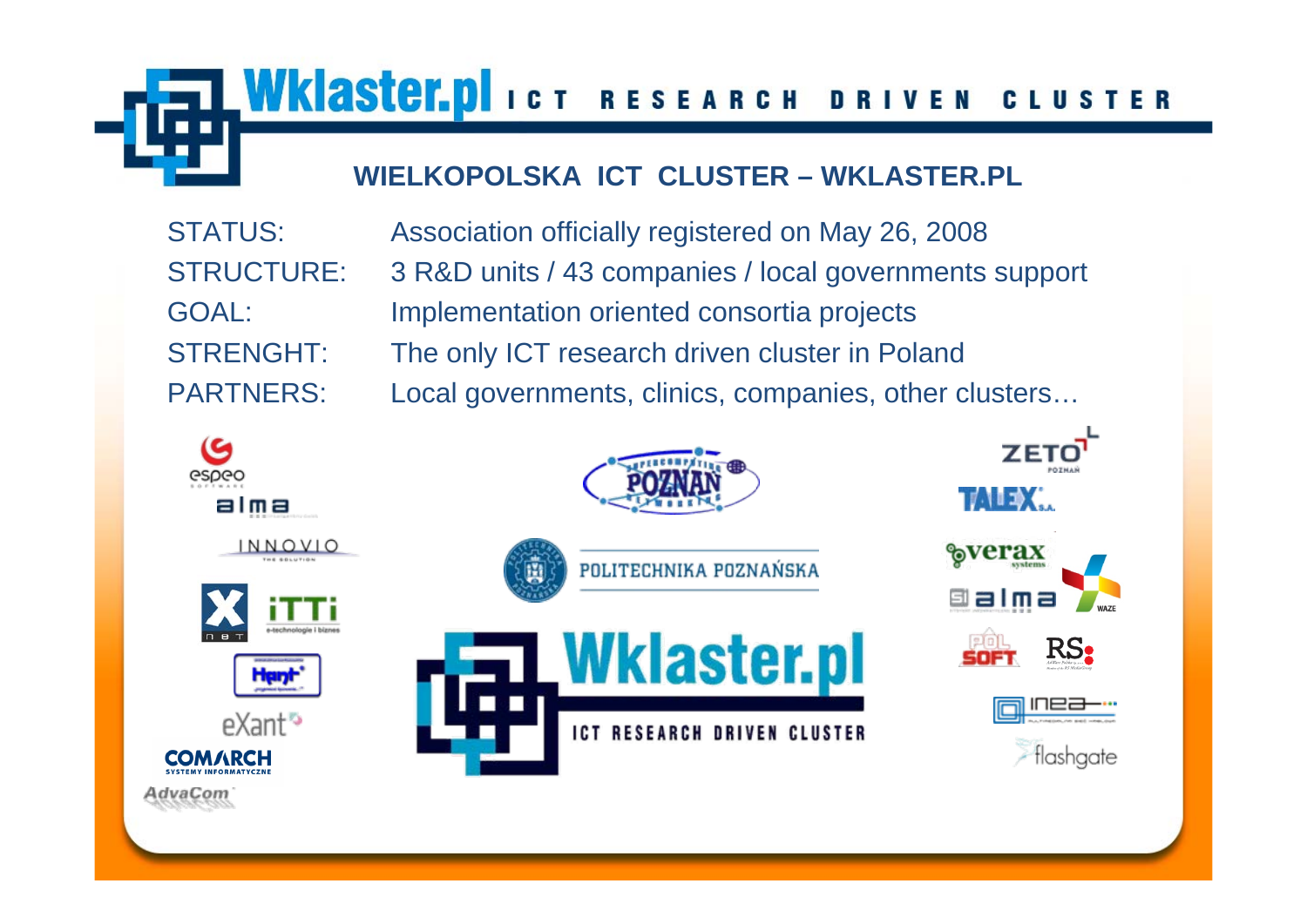#### **WKIaster.pl**ICT RESEARCH DRIVEN **CLUSTER**

## **POZNAN SUPERCOMPUTING AND NETWORKING CENTER**



- e-Infrastrukture development center
	- Metropolitan research network POZMAN
	- Supercomputing Center
	- National, research oriented optical network PIONIER
	- Federation of Digital Libraries
- Research and Development
	- New generation networks
	- Grids
	- Digital libraries and portals
	- Information society technologies, applications and services
	- Computer networks security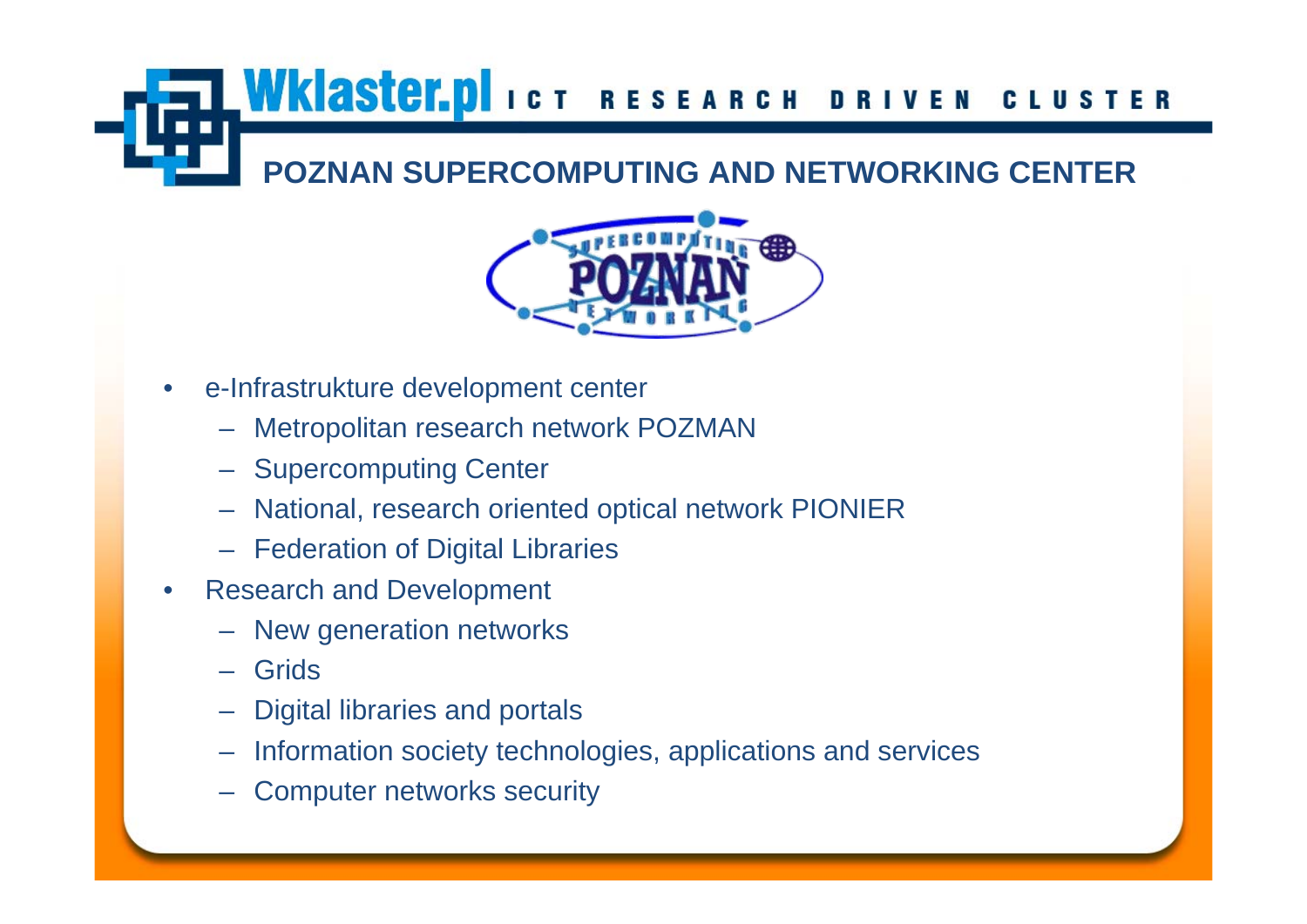WKIaster.plict RESEARCH DRIVEN **CLUSTER** 

## **AVAILABLE TODAY**











INNOVIO

THE SOLUTION

**EURO-COMP SIP**

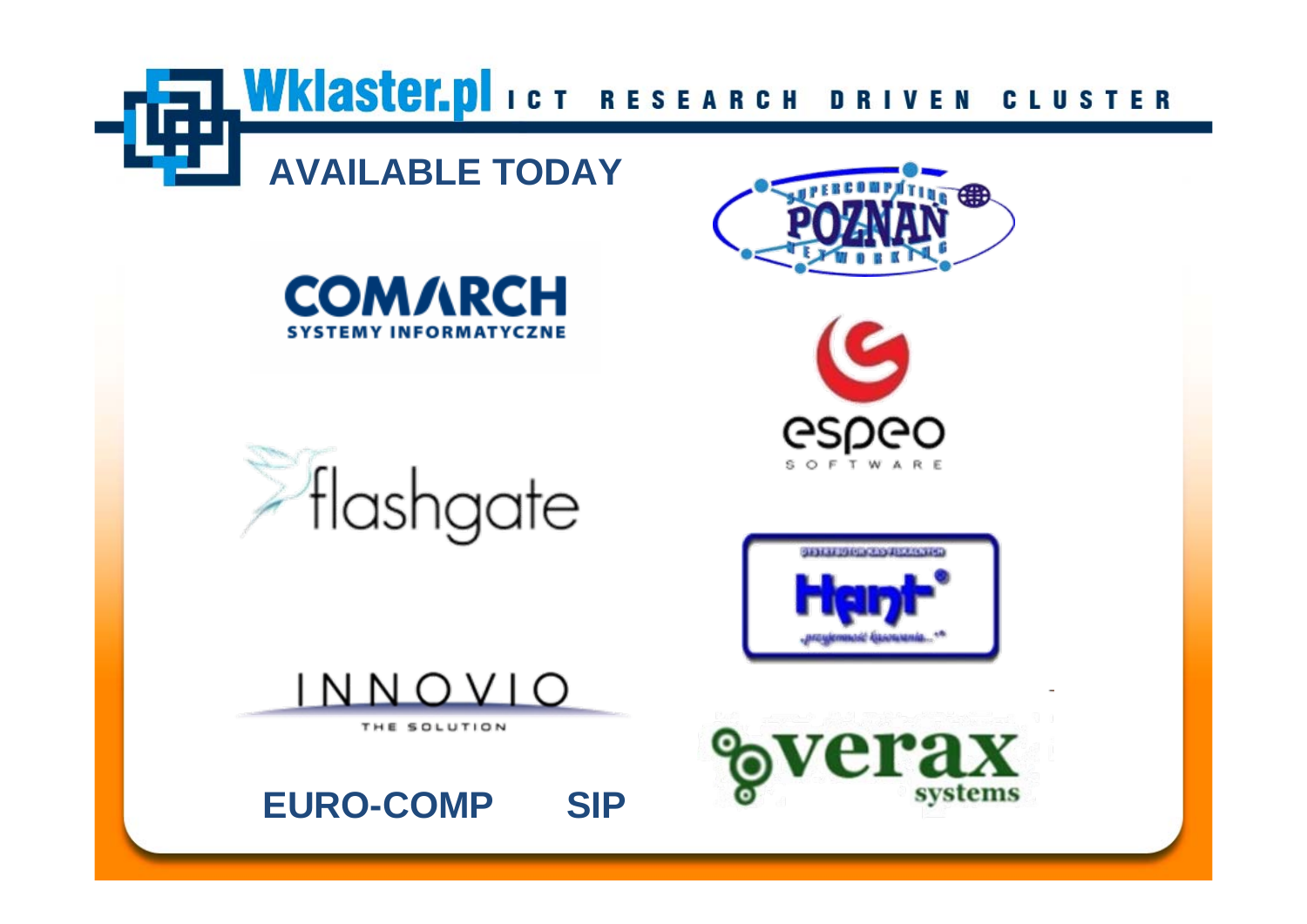WKIaster.pl ICT RESEARCH DRIVEN **CLUST** 

## **EUROPEAN CONSORTIA 2011 / 2012**

#### **FOR ICT CHALLANGES OF THE 7-TH FRAMEWORK PROGRAMME AND CIP**

- GOAL: to exchange ideas for proposals and match Partners
- DATE: **October 07, 2010**
- PLACE: a neogothic English style palace 30 km from Poznan



- SPEAKERS: keynotes chosen in an open web competition
- ORGANIZERS: Wielkopolska Marshal Office, Poznan Supercomputing and Networking Center, Wielkopolska ICT Cluster